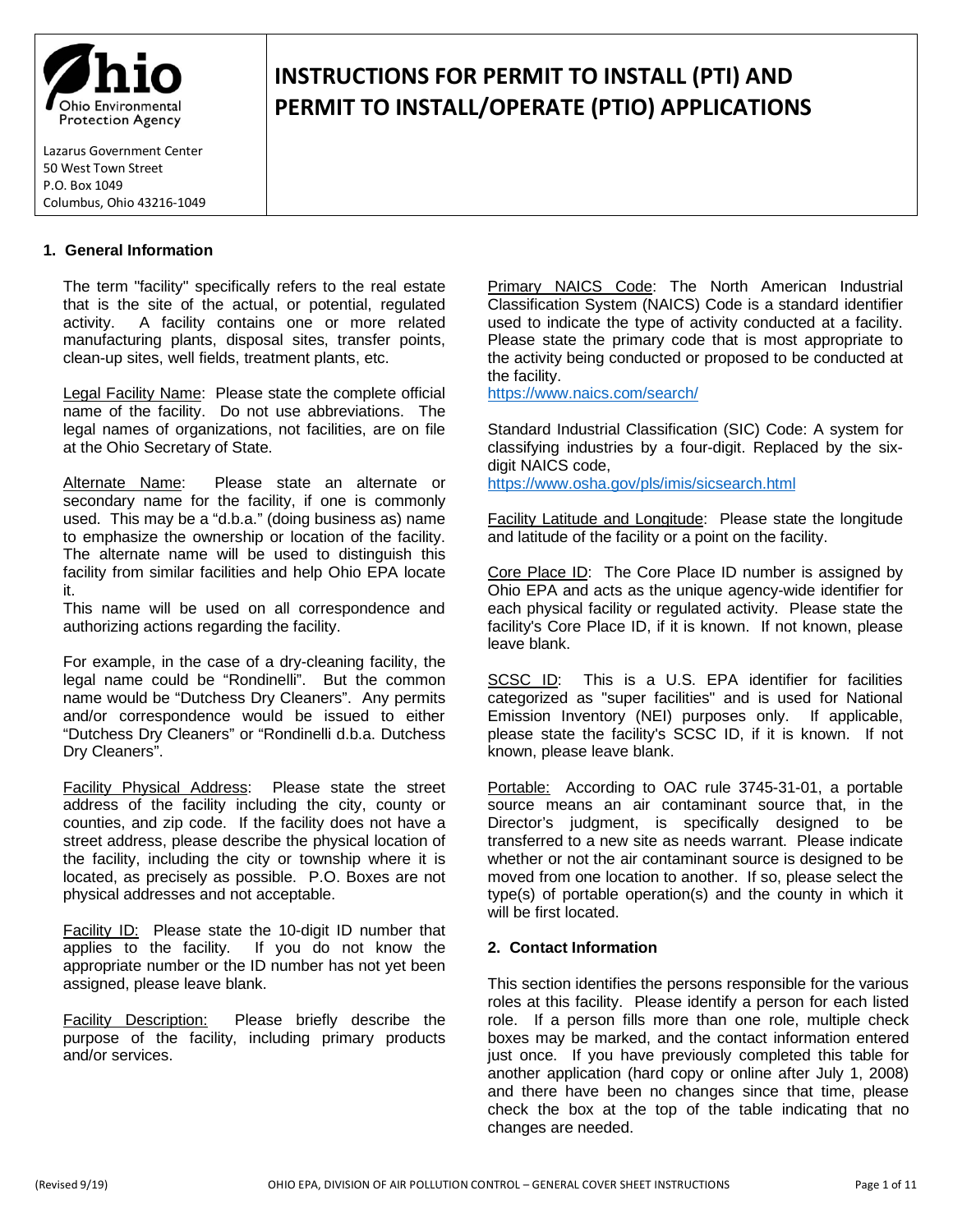Billing: Please state the name of the organization or individual responsible for general billing activities at the facility. All invoices and other financial documents associated with the permitting of the facility will be sent to this contact.

Owner: Please state the name of the organization or individual that owns the regulated activity at or associated with the facility. The owner of a facility is any person or organization who completely or partially owns a facility. You may enter more than one owner, if appropriate.

Primary: Please state the name of the individual who should be the primary contact for air pollution control related activities at the facility. All correspondence and authorizing actions regarding the facility will be sent to this person.

Operator: Please state the name of the organization or individual that is operating or will be operating the facility. The operator of a facility is any person or organization who is charged with the operation of a facility. You may enter more than one operator, if appropriate.

On-Site: Please state the name of the individual located at the facility physical address that will be available for contact by Ohio EPA.

Responsible Official: Please provide the name of the individual who meets the requirements for a responsible official, as defined in OAC rule 3745-77-01, for a facility subject to OAC Chapter 3745-77, OR, the individual who meets the signatory requirements, as identified in OAC rule 3745-31-04, for a facility not subject to OAC Chapter 3745-77. For example, in the case of a corporation, the official should be at least the level of vice president. In the case of a partnership, the official should be a general partner. In case of a sole proprietorship, the official should be a proprietor. (Refer to above rules for the complete list and for requirements for delegating responsibility if you are a corporation.)

# **General Instructions:**

This application form is needed to obtain a permit-to-install (PTI) or a permit-to-install and operate (PTIO) for an air contaminant source (emissions unit). A PTI is required for all emissions units installed or modified after January 1, 1974 that are subject to Ohio Administrative Code (OAC) Chapter 3745-77. A subsequent Title V operating permit per OAC Chapter 3745-77 will be needed for these types of facilities. Title V facilities are not eligible for PTIO. A PTIO is required for all emissions units that are not subject to OAC Chapter 3745-77. A PTIO is the only air pollution control permit needed for these facilities. Please note that all facilities must submit PTI applications via eBiz.

Please note that submittal of an incomplete application will result in a delay in processing of the application and/or could result in return of the application as incomplete. At a minimum, all bolded items in this application must be completed, except when applying for a general permit PTIO (GPTIO)). If you are applying for a general permit, follow the specific general permit application instructions available separate from this document for each general permit type. General permit information and application instructions can be obtained by visiting the Ohio EPA Division of Air Pollution Control's (DAPC) general permit website a[t http://www.epa.state.oh.us/dapc/genpermit/genpermits.html.](http://www.epa.state.oh.us/dapc/genpermit/genpermits.html)

"Air contaminant source" means each separate operation, or activity that results or may result in the emission of (1) an air contaminant or precursor of an air contaminant for which a national ambient air quality standard has been adopted under the Clean Air Act; (2) an air contaminant for which the source is regulated under the Clean Air Act; or (3) a toxic air contaminant as listed in OAC rule 3745-114-01. This definition applies to operations or activities that emit air contaminants whether they are regulated NSR pollutants or regulated under Ohio law ("regulated NSR pollutant" is defined in OAC rule 3745-31-01). An "Emissions unit", per OAC rule 3745-31-01, means any part of a stationary source that emits or would have the potential to emit any regulated NSR pollutant and includes an electric steam generating unit. This term regulated NSR pollutant does not include air contaminant sources that emit a pollutant regulated under State law.

This application should be used for the following reasons:

- New installation of an air contaminant source (for which construction has not yet begun)
- Initial application for an air contaminant source already installed or under construction
- Modification to an existing air contaminant source/facility
- Reconstruction of an existing air contaminant source/facility
- Renewal of an existing permit-to-operate (PTO) or PTIO
- Transition from OAC Chapter 3745-77 (Title V) to OAC Chapter 3745-31 (State PTIO)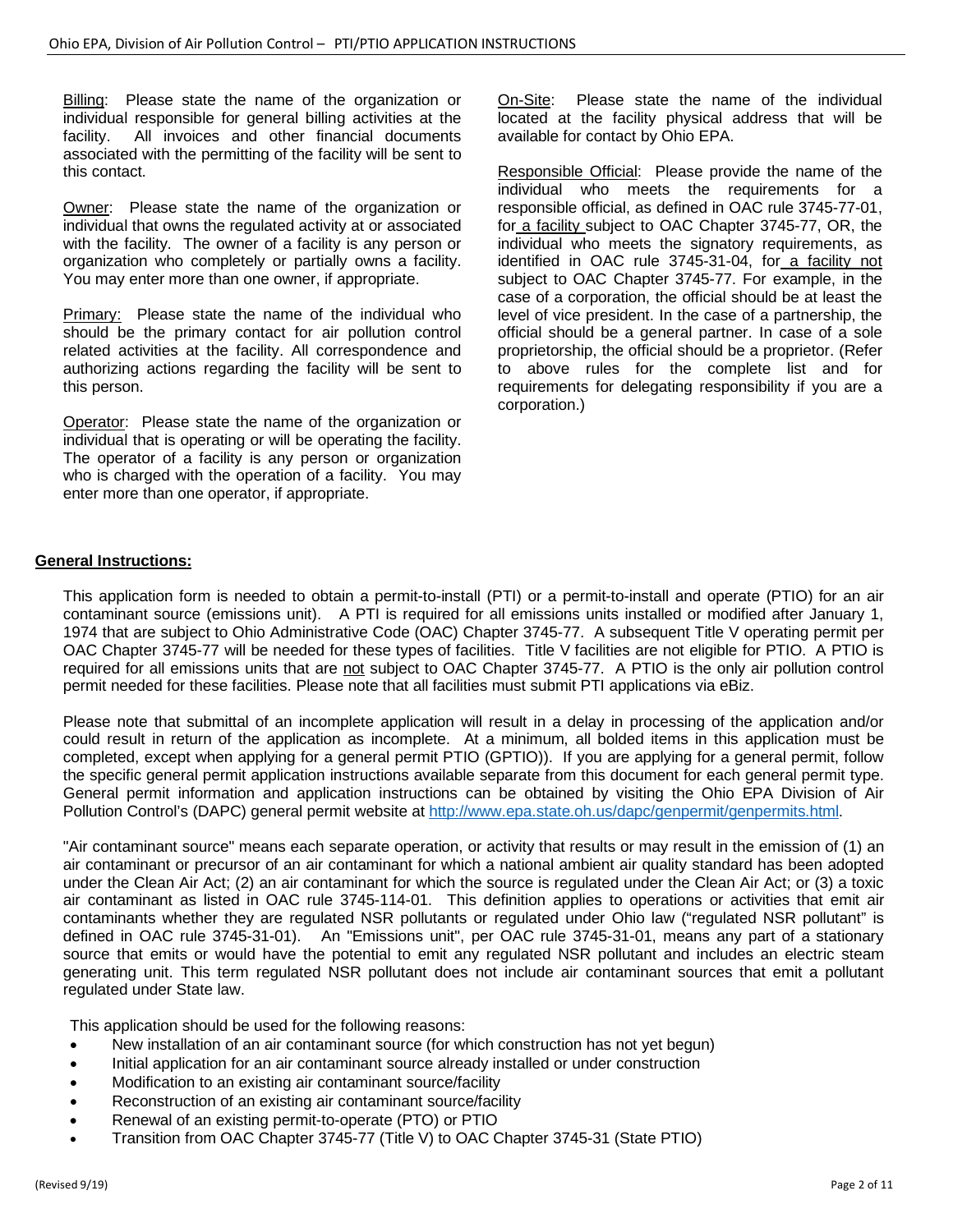#### **Where to Get Help**

There are several options to obtain assistance for either filling out these forms or for general Ohio EPA related matters.

**District Office/Local Air Agency** (DO/LAA) - The first of these is to simply contact your DO/LAA to ask questions. It is highly recommended that you discuss your plans with the appropriate DO/LAA representative very early in the process. They will be glad to help direct you to make sure the permitting proceeds as smoothly as possible. Remember that you may have several people to contact within Ohio EPA. For example, if your project involves air contaminant sources and wastewater discharges, then you will need to contact the air and wastewater sections in the appropriate local office (see the table at the end of these instructions).

**Office of Compliance Assistance and Pollution Prevention (OCAPP)** – This non-regulatory office of Ohio EPA provides answers and information about environmental regulations, compliance concerns, and pollution prevention. Offered services include: toll-free hotline, on-site compliance and pollution prevention assessments, assistance with permit application forms, quarterly newsletter, and compliance assistance publications. All services are free. Contact OCAPP at 1-800-329-7518 or (614) 644-3469. Also see Web site information below.

#### **Assistance on the Web**

Ohio EPA: http://www.epa.state.oh.us/

Division of Air Pollution Control (DAPC):<http://www.epa.state.oh.us/dapc/AirPollutionControl.aspx> Contents: DAPC program guidance documents; forms; modeling information, links to regulations (OAC), and other information.

Office of Compliance Assistance and Pollution Prevention (OCAPP): <http://www.epa.state.oh.us/ocapp/ComplianceAssistanceandPollutionPrevention.aspx> Contents: Compliance publications, guidance documents, pollution prevention studies, information on alternative materials and processes and more.

Code of Federal Regulations (CFR): <https://www.ecfr.gov/>

U.S. EPA Factor Information REtrieval (FIRE): <https://cfpub.epa.gov/webfire/>

Contents: The Factor Information REtrieval (FIRE) Data System is a database containing EPA's emission estimation factors for criteria and hazardous air pollutants in an easy to use Windows program. Users can browse through records in the database or select specific emission factors by source category, source classification code (SCC), pollutant name, CAS number, or control device.

**Consultants** - You can also contract with consultants for assistance. These are typically listed in the yellow pages under Consultants: Environmental. The Ohio EPA cannot recommend any one consultant. It is highly recommended that you get references prior to hiring a consultant. Consultants have a wide range of experience and expertise, so it is important for you to find out if the consultant you plan to hire will be capable of doing the job you need done correctly.

#### **Section I –General Application Information**

The questions presented in the application are in bold and the question's specific instructions are given below or next to it.

#### **1. Purpose of Application** - **Transition from OAC Chapter 3745-77 (Title V) to OAC Chapter 3745-31 (PTIO)**

Checking "Yes" indicates that the facility is currently subject to the Title V permitting program but will not be in the future and will be transitioning from the Title V permitting program to the PTIO permitting program based on this application and issuance of a final PTIO.

# **2. Establish PER Due Date**

If a PTIO is issued as a result of this application, an annual Permit Evaluation Report (PER) will be due after the final permit is issued for the air contaminant source(s) regulated in the PTIO. Only one PER due date will be established for the entire facility. This date may be selected by the applicant only in the first application that results in the issuance of a PTIO. The PER will be due on the due date selected and will evaluation the permit requirements for the prior twelve calendar months as indicated under the "For Time Period" heading. If the facility is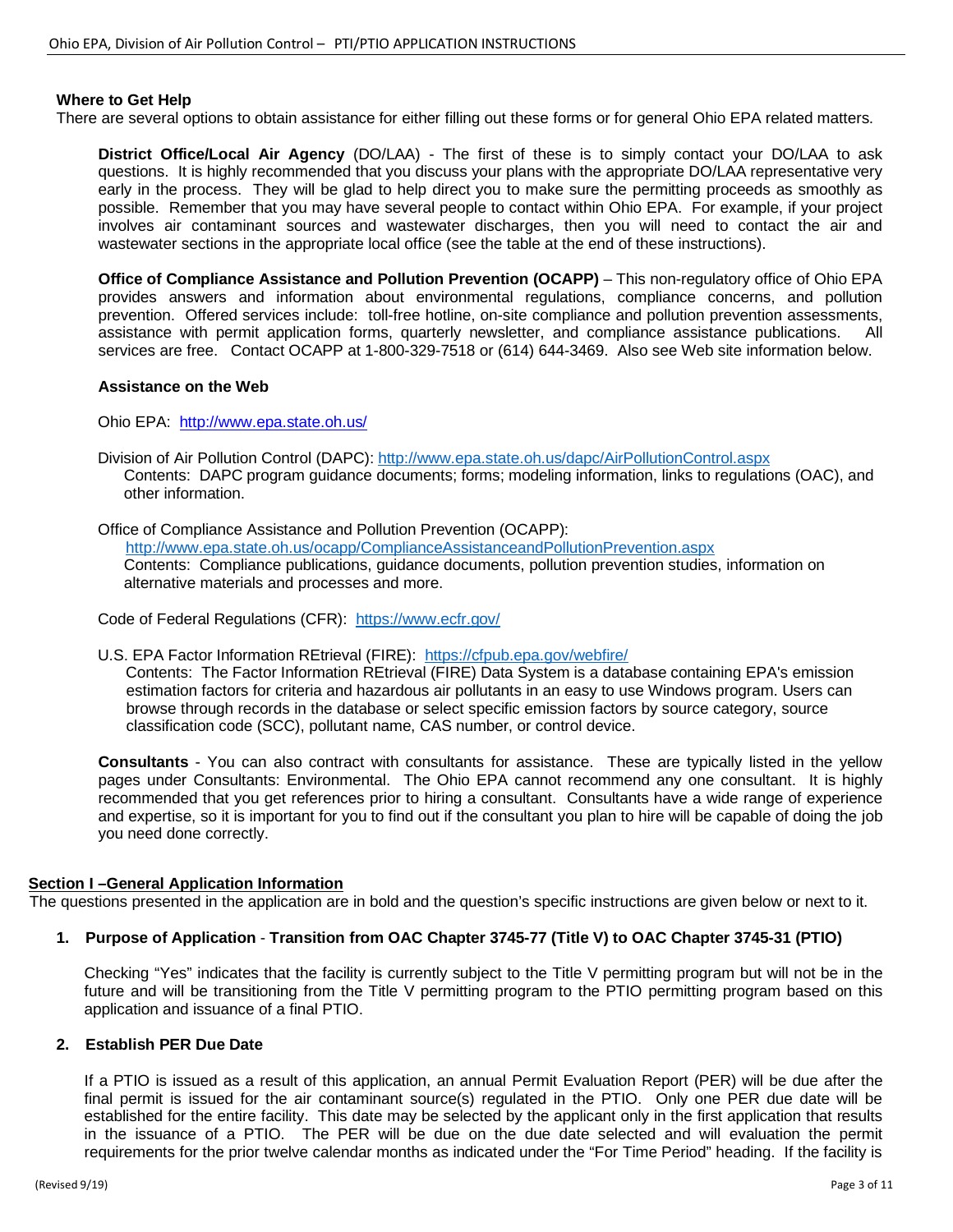subject to Title V or a PER due date was previously established for this facility, the "PER not applicable" box should be selected. An established PER due date may be changed by submitting a letter explaining why the change is needed, and the new date desired. The letter should be sent to the District Office/local air agency (DO/LAA) indicated in the permit.

#### **3. Federal Rules Applicability - Please check all of the appropriate boxes**

One box must be selected for each of the federal rules identified in the application. The descriptions for the selections are given below:

- **not affected** the given regulation does not apply
- **subject to Subpart** the given regulation does apply. Refer to the regulations referenced in the application, which may be found in the Code of Federal Regulations (CFR) Part 40 (Protection of the Environment) and identify which specific subpart the air contaminant source(s) are subject to. For example, a miscellaneous metal parts coating operation, may be subject to 40 CFR Part 63, Subpart MMMM. In the space provided, simply list "MMMM".
- **unknown** it is unknown if the given regulation applies. Checking "unknown" is acceptable but does not relieve you of the responsibility of complying with any applicable requirements.
- **subject, but exempt** the air contaminant source(s) you are applying for are subject to the regulation but are exempted from the emission limitations and/or control requirements specified in the regulation. Explain your rationale in the space provided at the end of this question or attach the rationale separately**.**

#### **4. Express PTI/PTIO**

Express status provides that:

Within sixty days of the receipt of a complete request, the director shall notify the applicant whether the air contaminant source will be accepted for express permit status. Installation or construction of the air contaminant source may commence upon the issuance of the express permit, or after sixty days if the applicant has not been notified or the express permit issued at an earlier date. The issuance of an express permit does not relieve the applicant from compliance with any applicable air pollution control requirement and is at the discretion of the director.

This status may be of benefit to your facility if you meet **all** of the requirements listed below.

In order to be considered for express PTI/PTIO status per OAC rule 3745-31-05, the air contaminant source owner or operator must:

- submit a complete permit application;
- demonstrate compliance with all applicable law;
- have "maximum uncontrolled emissions," as defined in OAC rule 3745-31-01, of less than five tons per pollutant per each year for particulate matter, sulfur dioxide, nitrogen oxides, and organic compounds;
- not be subject to the U.S. EPA new source performance standards; and
- not be subject to the national emission standards for hazardous air pollutants or a U.S. EPA promulgated standard for hazardous air pollutants.

If you are unsure of your eligibility, contact your DO/LAA representative or just check "No".

Note: An Express PTI/PTIO is not the same as a Rush PTI/PTIO. Information on how to put your permit on the "rush" list is available on the Ohio EPA DAPC website[: http://www.epa.state.oh.us/dapc/fops/rush.aspx.](http://www.epa.state.oh.us/dapc/fops/rush.aspx)

#### **5. Air Contaminant Sources in this Application**

**Emissions Unit ID** - This ID would have been created by the DO/LAA when a previous air permit was issued. If no previous permits have been issued for this air contaminant source, leave this field blank. If this air contaminant source was previously identified in STARShip applications as a "Z" source (e.g. Z001) please indicate that identification and a new ID will be assigned when the PTI/PTIO is issued.

**Company Equipment ID** - Provide your identification for each air contaminant source for which the application is submitted. We want to know what you call the air contaminant source at your facility (examples: spray booth #1, widget line #2, welding operation, sand handling system A).

**Equipment Description** - Identify the process equipment associated with the air contaminant source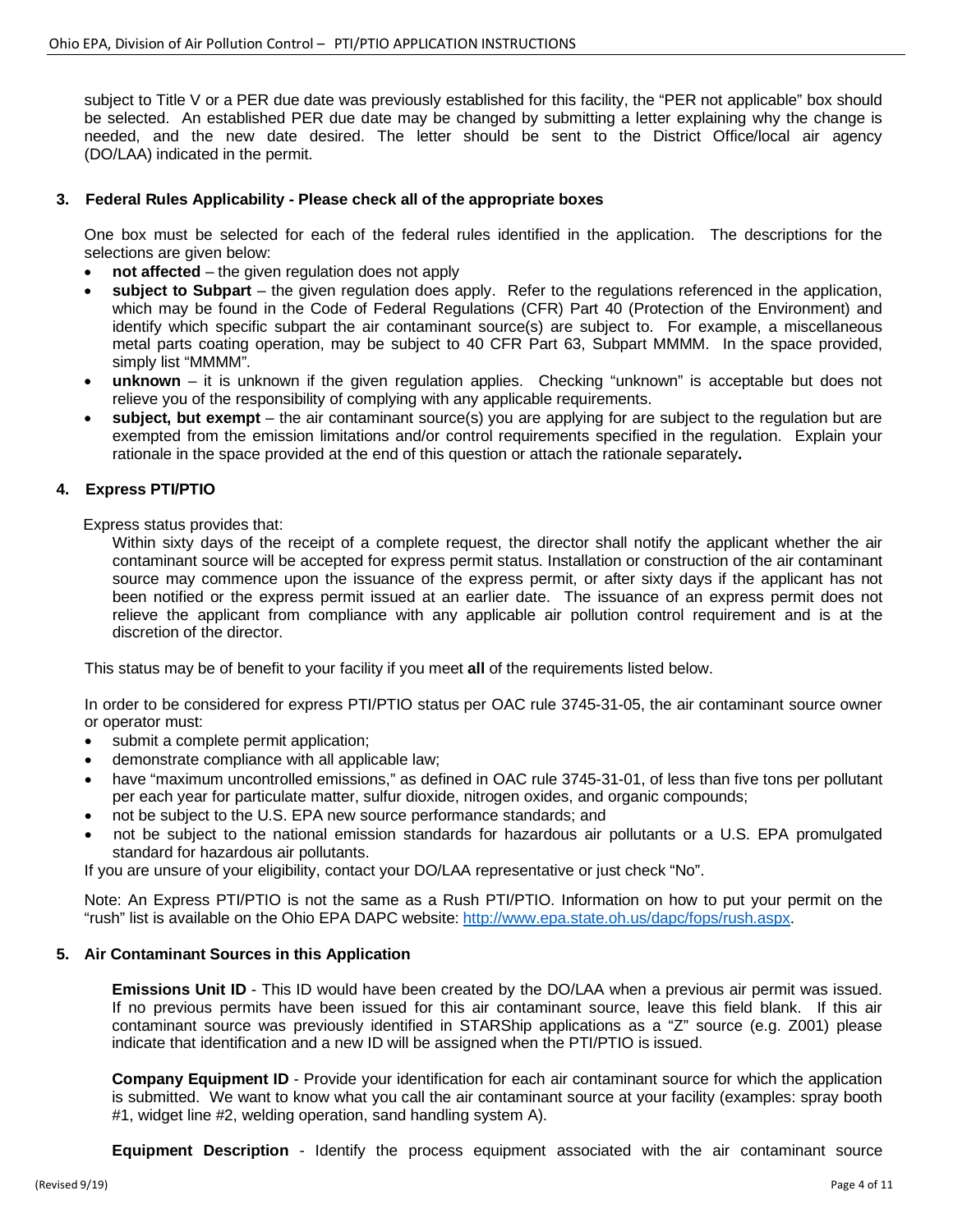(examples: for a chemical reactor system- 2 weigh tanks, reactor vessel and product drop tank; for roadways and parking areas - 2 miles of unpaved roadways and 10,000 square feet of unpaved parking areas).

#### **6. Trade Secret Information**

If you indicate "yes" claiming trade secret applicability, attach a separate piece of paper to this form and include the following information to justify the claim:

- Identification of the specific information (item # and description) submitted within this application that is being claimed as a trade secret;
- An explanation of why the information specified is indeed a trade secret under Ohio law;
- Confirmation the alleged trade secret is not revealed by inspection or analysis of any marketed product (example: "reverse chemistry"); and,
- Identification of security measures that have been adopted to ensure secrecy and that reasonable or enforceable agreements or other confidential relationships prohibiting use or disclosure of the secret existed with those to whom the secret was revealed (examples: employee secrecy agreements and/or contractor agreements).

Finally, if a confidentiality claim is being submitted, two copies of the application must be submitted, one completed version with all the information requested and one "non-confidential" version containing all information requested except that information upon which a trade secret claim is being made. *Note: A "non-confidential" version of this application must be submitted in order for this application to be deemed complete.*

#### **7. Permit Application Contact**

The person designated as a contact should be someone knowledgeable about this permit application. This person may be a responsible official for the facility or may be a consultant or contractor.

#### **8. Authorized Signature**

No further instruction needed.

#### **Section II - Specific Air contaminant source Information**

#### **1. Air Contaminant Source Installation or Modification Schedule**

At least one box must be selected. The descriptions for the selections are given below:

- **New installation:** Identify the month and year that construction is scheduled to begin or check the box if you plan to begin construction as soon as the permit is issued. If construction of the air contaminant source already began prior to this application, do not select this box (you will select the next box).
- **Initial application for an air contaminant source already installed or under construction:** Identify the month and year that construction began. If operating, also identify the month and year that operation began.
- **Modification to an existing air contaminant source/facility:** Identify the number(s) of all previous permit(s) for the air contaminant source being modified. Identify the month and year that modification is scheduled to begin or check the box if you plan to begin modification as soon as the permit is issued. If modification of the air contaminant source already began prior to this application, do not select this box (you will select the next box).

See OAC rule 3745-31-01 for the complete definition of a "modification". The following are examples of descriptions of modifications:

- o A facility identifies a way to increase the production rate of an air contaminant source with a corresponding increase in the allowable emissions.
- o A facility identifies a way to increase process efficiency at an air contaminant source to decrease process cycle time by 20%. This will result in the exceedance of existing hourly emission limitation.
- **Modification application for an air contaminant source which has been or is currently being modified:**  Identify the number(s) of all previous permit(s) for the air contaminant source being modified. Identify the month and year that construction began. If operating, also identify the month and year that operation began.
- **Reconstruction of an existing air contaminant source/facility:** Reconstruction is a modification of an existing air contaminant source as defined in 40 CFR 60.15.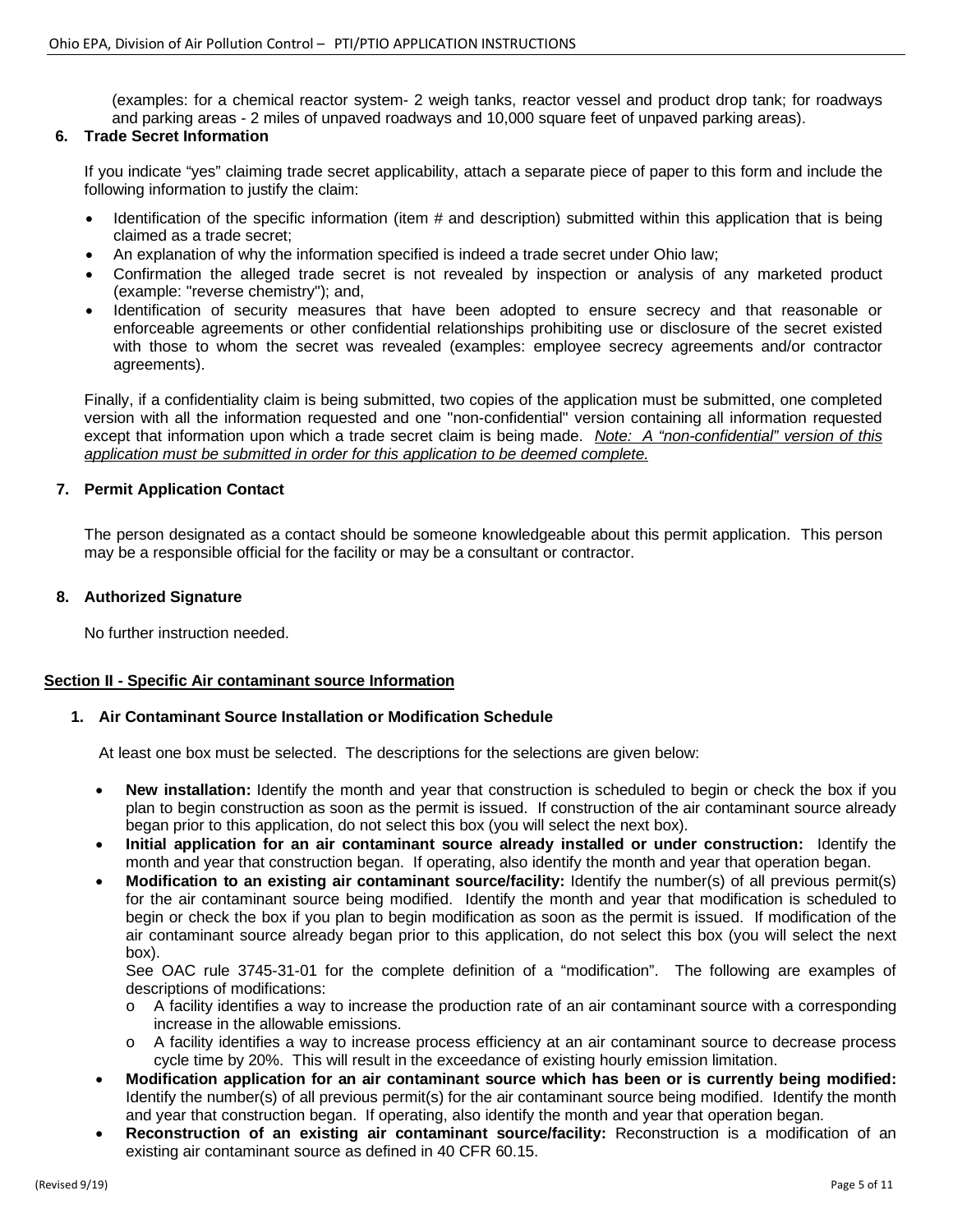- **Renewal of an existing permit-to-operate (PTO) or PTIO:** Identify the month and year that operation began after installation of the air contaminant source or after the latest modification (as defined in OAC rule 3745-31- 01), whichever is later.
- **General Permit:** If you are requesting a general permit, check this box in addition to another box if appropriate. Identify the category and type of general permit you are applying for. Be sure to include the unique general permit identification number included in the full title of the type of general permit. Attach the appropriate completed and signed Qualifying Criteria Document. Be sure to follow the specific general permit application instructions available separate from this document for each general permit type. Further instructions, forms and other information are available at <http://www.epa.ohio.gov/dapc/genpermit/genpermits.aspx> or by contacting your DO/LAA representative.
- **Other:** If there is a special situation not covered above, check this box and explain.

# **2. SCC Codes**

Source Classification Codes (SCC) classify the processes performed by an air contaminant source. For example, if you have a boiler that burns both coal and natural gas for electric generation, you would list two SCC's: (1) 1-01- 002-04 for coal burning and; (2) 1-01-006-02 for natural gas burning. If you are not certain what SCC would best represent the operations of this air contaminant source, you can use U.S. EPA's FIRE database, available from the link in the "*Where to Get Help"* section above.

# **3. Emissions Information**

The emissions information requested in this table must be determined before this application can be processed. Suggestions for how to estimate emissions may be found in the instructions to the Emissions Activity Category (EAC) form required with this application. If you need further assistance, contact your DO/LAA Representative to discuss your specific air contaminant source.

Please show all calculations used in determining the information in this table. Describe how emission rates were estimated and what worst case conditions were assumed for potential to emit calculations (see question #8 instructions for definition). Calculations provide us with a more complete understanding of your air contaminant source and also allow us to deal with special situations such as batch processes where emission rates are not uniform, or complex air contaminant sources such as production lines containing several emission points.

For emission rates expressed in units other than those specified, identify units used and be sure to relate those units to time and/or production. Examples:

- A mass balance for a batch process determines lbs. emissions/batch. We may need to know batch length, batch cycle time, potential number of batches/yr, etc. in order to set short-term and annual emission limits.
- Baghouse outlet loadings are typically expressed in gr/dscf. Flow rate should be used to relate gr/dscf to lb/hr and ton/yr.

**Pollutant:** If you are unable to distinguish PM<sub>2.5</sub> and PM<sub>10</sub>, report it all as PE/PM. If data is available for PE/PM<sub>10</sub> or PE/PM2.5, please provide that information.

OC and VOC are defined in OAC rule 3745-21-01. Normally, OC emission rates are needed since the definition of VOC exempts certain compounds and only applies to specific types of air contaminant sources.

"Hazardous air pollutant" (HAP) means any air pollutant listed in or pursuant to section 112(b) of the Clean Air Act. The list is available from USEPA at <https://www.epa.gov/haps/what-are-hazardous-air-pollutants> For Title V applicability, we need to know the total of all HAP emissions (**Total HAPs**) as well as the highest emission rate for any individual HAP (**Highest single HAP**), which should be identified in the table.

Toxic Air Contaminants are any air pollutant listed in OAC rule 3745-114-01. Emissions of toxic air contaminants are evaluated in accordance with ORC 3704.03(F) and the Ohio EPA document entitled "Option A – Review of New Sources of Air Toxic Emissions" (issued May 1986). Any allowable emissions that include a toxic air contaminant at a rate greater than 1 ton/yr are modeled to determine the potential impact on adjacent property. If more than one toxic air contaminant is emitted at a rate greater than 1 ton/yr, only the one with the greatest potential impact is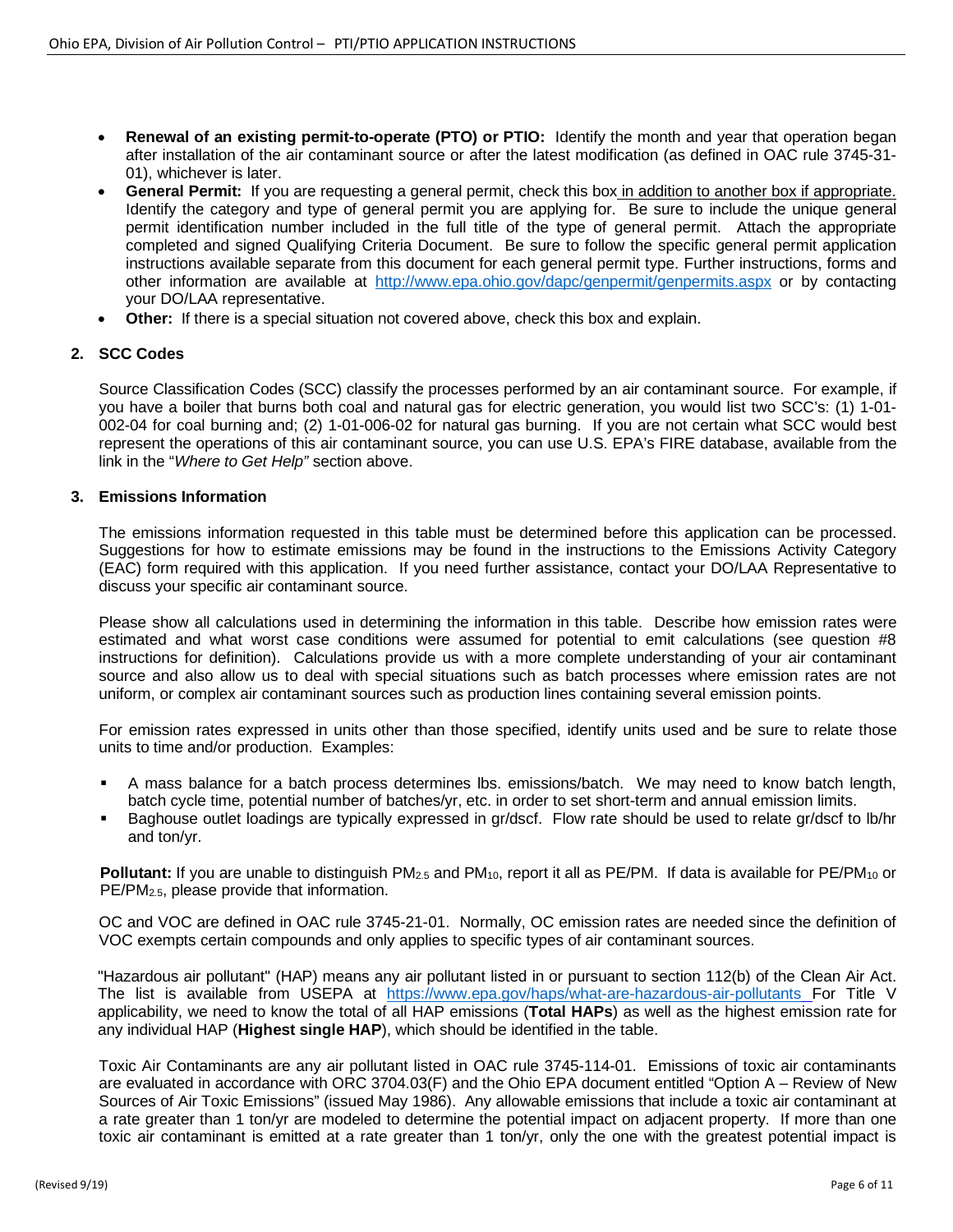needed, i.e. the highest emission rate and lowest TLV combination, and should be identified in the table. Several toxics may need to be modeled in order to determine this. Any allowable emissions that include an air toxic at a rate greater than 1 ton/yr are modeled to determine the potential impact on adjacent property. Modeling may be performed by either you or the DO/LAA, at their discretion.

**Emissions before controls:** For the listed pollutant(s), enter the worst-case emissions (usually at maximum operation) or potential to emit for this air contaminant source prior to any add-on control equipment.

**Actual emissions:** For the listed pollutant(s), enter the actual worst-case emissions or potential to emit for this air contaminant source, as determined in the previous column, taking into account any add-on control equipment. If emissions control equipment is not present, then "Actual Emission" is equivalent to "Emissions before controls".

**Requested Allowable:** For the listed pollutant(s), enter the allowable emission limit that you are requesting to be listed in your permit for this air contaminant source. This could be the same as the actual emissions, as determined in the previous column (using the worst-case uncontrolled emission rate and the lowest expected control efficiency) or could be determined by your potential to emit (see question #8 instructions for definition). The allowable emission rate you request should not be greater than any applicable emission limit from state or federal rules. Remember that you must be able to comply with this limit under all production levels and process conditions.

Please note:

- 1. "Actual emissions" and "Requested Allowable" should be based on operating 8,760 hours per year unless the facility is requesting federally enforceable operating restrictions to limit emissions and the facility's potential to emit (PTE). If requesting federally enforceable limits, please calculate emissions based on the requested and identified operational restriction(s).
- 2. "Requested Allowable" (ton(s)/yr is often equivalent to PTE as defined in OAC rule 3745-31-01 and OAC rule 3745-77-01.
- 3. Although not required by EAC form 3103 (Surface Coating Operations), the applicant may want to consider including any data sheets, coating product bulletins, coating supplier technical data sheets, MSDS, or other coating supplier-based information that was used to provide the basis for the emissions information required in section II.3. of the permit application form (i.e. OC, VOC, HAP, and Toxic Air Contaminant emissions). Submittal of this additional information may prevent future requests for such items.

# **4. Best Available Technology (BAT)**

Best Available Technology is a combination of control techniques designed to reduce emissions. See https://epa.ohio.gov/portals/27/regs/3745-31/3745-31-01 Final.pdf for the full definition. BAT must be employed if (a) the air contaminant source was installed or modified on or after January 1, 1974 but before August 3, 2006, and (b) the air contaminant source was installed or modified on or after August 3, 2006 and the potential to emit of the air contaminant source is greater than or equal to ten tons per year per pollutant. This applies to each pollutant for which emissions information is required to be entered into the table on the application (see No.3 above and additional instructions on the applicable form.) If applicable, identify each subject pollutant and describe the strategy for minimizing emissions of that pollutant.

# **5. Control Equipment**

For each emissions control device to be used on the air contaminant source, if any, check the appropriate box and enter the information requested for that specific type of control device.

- If multiple pollutants are controlled, specify control efficiencies for each (e.g., OC: 99%, CO: 95%) and the basis for each efficiency (e.g., stack test, design, engineering estimate).
- For Thermal Incinerator/Thermal Oxidizer, Minimum operating temperature (°F): Some rules specify a location where temperature must be determined. If your air contaminant source is subject to one of these rules, then the temperature must be determined at the location specified by the rule.

#### **6. Process Flow Diagram**

A process flow diagram is needed so that we can understand the air contaminant source's operation and emissions. The diagram should include the following:

 The emissions unit ID (if known) and company identification for the air contaminant source, see Section I (e.g., Emissions Unit  $ID = PO04$ . Company  $ID = Line #4$ ):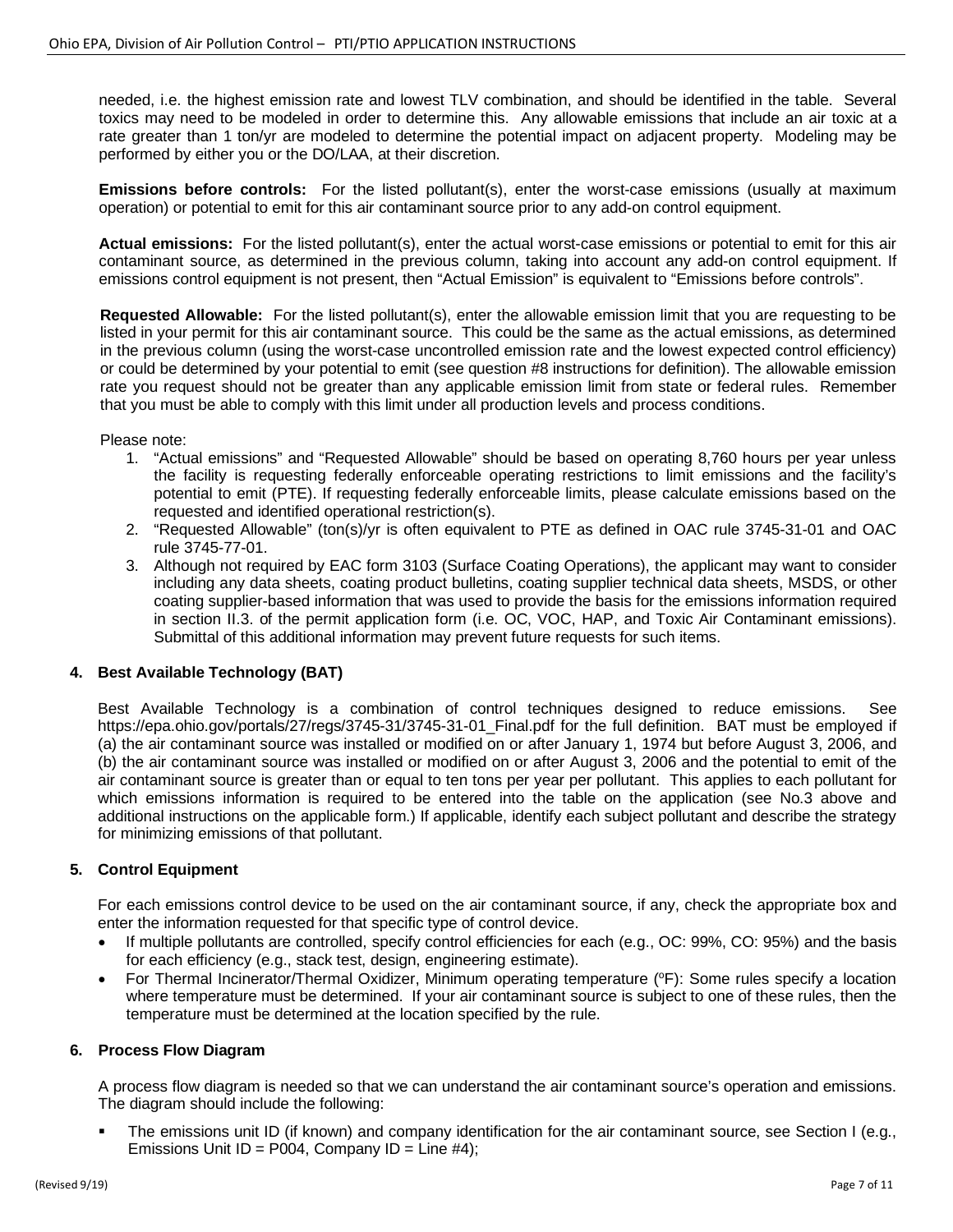- The entry and exit points of process inputs and outputs;
- Labeling of all materials (product, waste and airborne pollutants); and
- Labeling of all process equipment, control equipment, and egress points (stack and fugitive).

If there is more than one piece of control equipment (parallel configuration), please show the following:

- Flow rate to each (percent or cfm); and
- Emissions vented to and controlled by each (percent or mass rate).

### EXAMPLE PROCESS FLOW DIAGRAM:



# **7. Modeling Information** - (see Engineering Guide #69)

An egress point is a point at which emissions from an air contaminant source are released into the ambient (outside) air. There are two main classifications of egress points: stack or fugitive. A stack is any chimney, flue, conduit or duct arranged to conduct emissions to the ambient air. Stack emissions are emissions that are released into the ambient air through a stack. Fugitive emissions are emissions that are released into the ambient air by means other than a stack. Fugitive emissions include emissions from air contaminant sources like roadways and storage piles (no stack involved, emissions are emitted directly into the ambient air) and emissions from air contaminant sources that are inside a building and the emissions escape into the ambient air through doors and windows (not a chimney, flue, conduit or duct arranged to conduct emissions to the ambient air) in the building. Many air contaminant sources have multiple egress points and some air contaminant sources have both stack and fugitive egress points.

**Table 7-A:** Air quality models incorporate the downwash effect that buildings and structures can have on the dispersion of the plume from a Stack Egress Point. Therefore, information on the largest nearby building or structure is necessary to fully estimate the ambient impact of emissions from a Stack Egress Point.

A building or structure may not be a simple cube. For example, a building could be mostly one story but have a segment that is five stories. Such a building would be viewed as two buildings. One would be a one-story structure that extends over the entire footprint of the building and the second would be a five-story building that only extends over that part of the footprint that is five stories. Non-square buildings (e.g., those with "L" or "U" shaped footprints) should be given a length and width that would contain the entire footprint. The height of a building with a pitched roof should be given a height equal to the height of the midpoint of the pitched roof. If you have a complex building shape with varying roof heights and you need assistance, contact your DO/LAA representative.

A building is "**nearby**" to a Stack Egress Point if the stack is within five times the Building Height. For example, if a Stack Egress Point is 200 feet from a building segment that is 20' high, that building or structure would not be a nearby structure. That building segment is too far away from the Stack Egress Point to cause building downwash.

**Table 7-B:** There are two types of fugitive releases which can be modeled. Area sources are unenclosed and can generally be understood as horizontal and 2-dimensional. Examples are roadways and parking areas, landfills, and open crushing and screening operations. Volume sources are often enclosed, 3-dimensional sources. Although they may have well-defined points where emissions are released, those egress points are not primarily designed to vent emissions and are not powered. Examples are buildings containing sources which emit dust inside the building; the dust escapes through doors, windows and/or natural draft roof vents.

**Table 7-C:** Enter the latitude and longitude for each egress point previously identified in Tables 7-A and 7-B.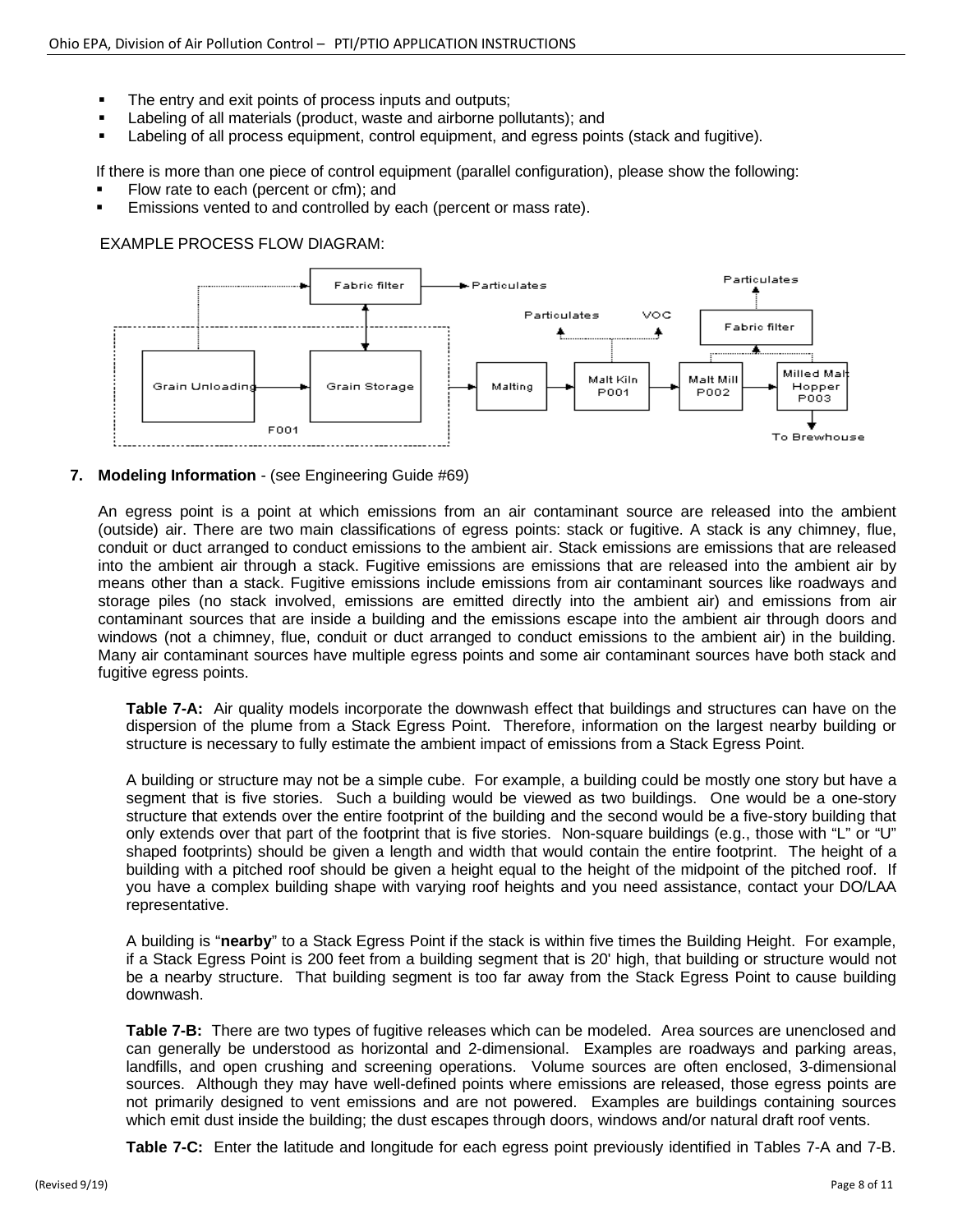These would be the location of the particular egress point or the center point for a fugitive source.

#### **8. Request for Enforceable Restrictions**

It may be to your advantage to obtain additional restrictions, whether state and federally enforceable or state-only enforceable, on your operations in order to avoid the applicability of some rules. For instance, you may want to avoid the applicability of Title V permitting or the requirement to obtain a Major New Source Review permit. Please be informed that additional operational and/or production restrictions, record keeping and reporting requirements may be included in your permit. If you think this might apply to you, you should discuss this issue with your DO/LAA Representative. If you decide to restrict your potential to emit (defined below), attach a separate piece of paper providing the following information:

- Identification of the proposed operational/production limitation(s) for the air contaminant source(s), (e.g., hours/12-month period, days/year, gallons/12-month period, tons of production/12-month period, etc.);
- Proposed method(s), that will be utilized to demonstrate compliance with the state and/or federally enforceable limits, (e.g., reference test methods, record keeping, continuous emissions monitoring (CEM), etc.);
- For avoidance of Title V, MACT, or NSR major source designation, a summary of the total facility potential to emit (tons/year) for each pollutant (PE/PM, PE/PM<sub>10</sub>, PE/PM<sub>2.5</sub>, NO<sub>x</sub>, SO2, CO, VOC, Lead, HAPs) before and after implementation of the proposed federally enforceable limits (include supporting calculations); and

OAC rule 3745-31-01 states that "Potential to emit" means the maximum capacity of an air contaminant source or stationary source to emit an air pollutant under its physical and operational design. Any physical or operational limitation on the capacity of the air contaminant source or stationary source to emit an air pollutant, including air pollution control equipment and restrictions on hours of operation or on the type or amount of material combusted, stored or processed, shall be treated as part of its design if the limitation or the effect it would have on emissions is federally enforceable or legally and practicably enforceable by the state. Secondary emissions do not count in determining the potential to emit of a stationary source.

#### **9. Continuous Emissions Monitoring**

This applies only to those devices that actually measure emissions from a stack. This is defined by USEPA as, "A continuous emission monitoring system (CEMS) is the total equipment necessary for the determination of a gas or particulate matter concentration or emission rate using pollutant analyzer measurements and a conversion equation, graph, or computer program to produce results in units of the applicable emission limitation or standard." Continuous parametric monitoring systems (e.g., a temperature monitor) should not to be included in this table. Parametric monitoring systems are described in Engineering Guide #66 whereas criteria for requiring the use of CEMs are described in Engineering Guide #52, available from Ohio EPA at: <http://www.epa.state.oh.us/dapc/engineer/eguides.aspx>

#### **10. EAC Forms**

An Emissions Activity Category (EAC) form is required for each air contaminant source included in this permit application. A list of available EAC forms is on the following page. Please choose the EAC form(s) that is (are) most applicable to the type(s) of air contaminant sources that are part of this application. If none of the forms are applicable, then choose the Process Operation form 3100.

# **Form # Emissions Activity Category Form Description**

- 3100 Process operations<br>3101 Fuel burning operat
- Fuel burning operations
- 3102 Incineration operations (except add-on emissions control devices)
- 3103 Coating operations
- 3104 Storage tanks
- 3105 Gasoline, diesel and/or kerosene dispensing facility
- 3107 Loading rack for liquid materials
- 3108 Printing operations
- 3109 Solvent metal cleaning
- 3111 Roadways and parking areas: fugitive dust emissions
- 3112 Storage piles: fugitive dust emissions
- Material handling: fugitive dust emissions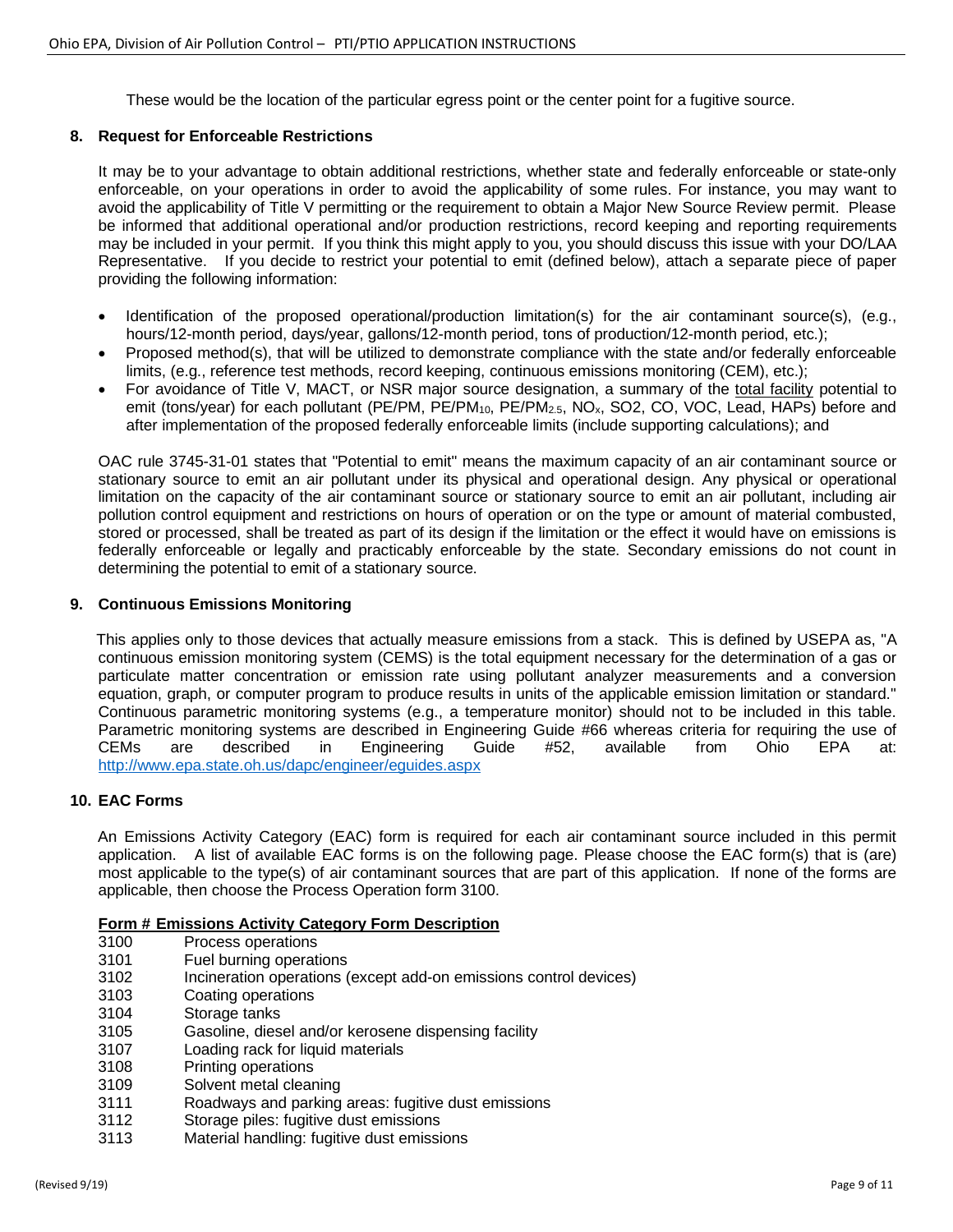3114 Earth Moving/Mineral extraction 3115 Coke manufacturing<br>3116 Iron production 3116 Iron production<br>3117 Steel manufact Steel manufacturing 3118 Lime Plant: fugitive dust emissions<br>3119 Fly/bottom ash disposal: fugitive du Fly/bottom ash disposal: fugitive dust emissions 3120 Grain terminals and elevators: fugitive dust emissions 3121 Asphalt Plants<br>3123 Gray iron or ste 3123 Gray iron or steel foundries: fugitive dust emissions<br>3124 Glass manufacturing processes Glass manufacturing processes 3126 Secondary aluminum processing 3127 Fertilizer mixing/blending operations 3128 Cement manufacturing and blending plants 3129 Ferroalloy production operations<br>3130 Metal salvage operations Metal salvage operations 3131 Pulp and paper mills 3132 Woodworking operations<br>3133 Agaregate processing pla Aggregate processing plants: fugitive dust emissions 3134 Coal processing plants 3135 Brick and related clay product manufacturing<br>3137 Concrete batching plants Concrete batching plants 3138 Abrasive blasting operations 3140 Agricultural chemical manufacturing operations: fugitive dust emissions Carbon black manufacturing operations 3143 Municipal incineration operations: fugitive dust emissions 3144 Salt processing operations<br>3145 Galvanizing operations Galvanizing operations 3149 Landfill operations 3846 Dry cleaning facility<br>3862 Internal Combustion Internal Combustion Engines 3863 Bakery operations

| <b>Ohio EPA District &amp; Local Air Pollution Agencies</b> |                                                                                                                         |                  |  |  |
|-------------------------------------------------------------|-------------------------------------------------------------------------------------------------------------------------|------------------|--|--|
| <b>Agency Number</b>                                        | <b>District Office</b>                                                                                                  | <b>Telephone</b> |  |  |
| 01                                                          | Ohio EPA/DAPC<br>Central District Office (CDO)<br>PO Box 1049<br>Columbus, OH 43216-1049                                | (614) 728-3778   |  |  |
| 02                                                          | Ohio EPA/DAPC<br>Northeast District Office (NEDO)<br>2110 E. Aurora Road<br>Twinsburg, OH 44087                         | (330) 963-1200   |  |  |
| 03                                                          | Ohio EPA/DAPC<br>Northwest District Office (NWDO)<br>347 N. Dunbridge Road<br>Bowling Green, OH 43402                   | (419) 352-8461   |  |  |
| 06                                                          | Ohio EPA/DAPC<br>Southeast District Office (SEDO)<br>2195 Front St.<br>Logan, OH 43138                                  | (740) 385-8501   |  |  |
| <b>Agency Number</b>                                        | <b>Local Air Pollution Agencies</b>                                                                                     | <b>Telephone</b> |  |  |
| 04                                                          | City of Toledo (Toledo)<br>Division of Environmental Services<br>348 S. Erie St.<br>Toledo OH 43604                     | (419) 936-3015   |  |  |
| 07                                                          | Portsmouth City Health Department (Portsmouth)<br>Air Division<br>605 Washington St., 3rd Floor<br>Portsmouth, OH 45662 | (740) 353-5156   |  |  |
| 08                                                          | Regional Air Pollution Control Agency (RAPCA)<br>Montgomery County Health Dept.                                         | (937) 225-4435   |  |  |